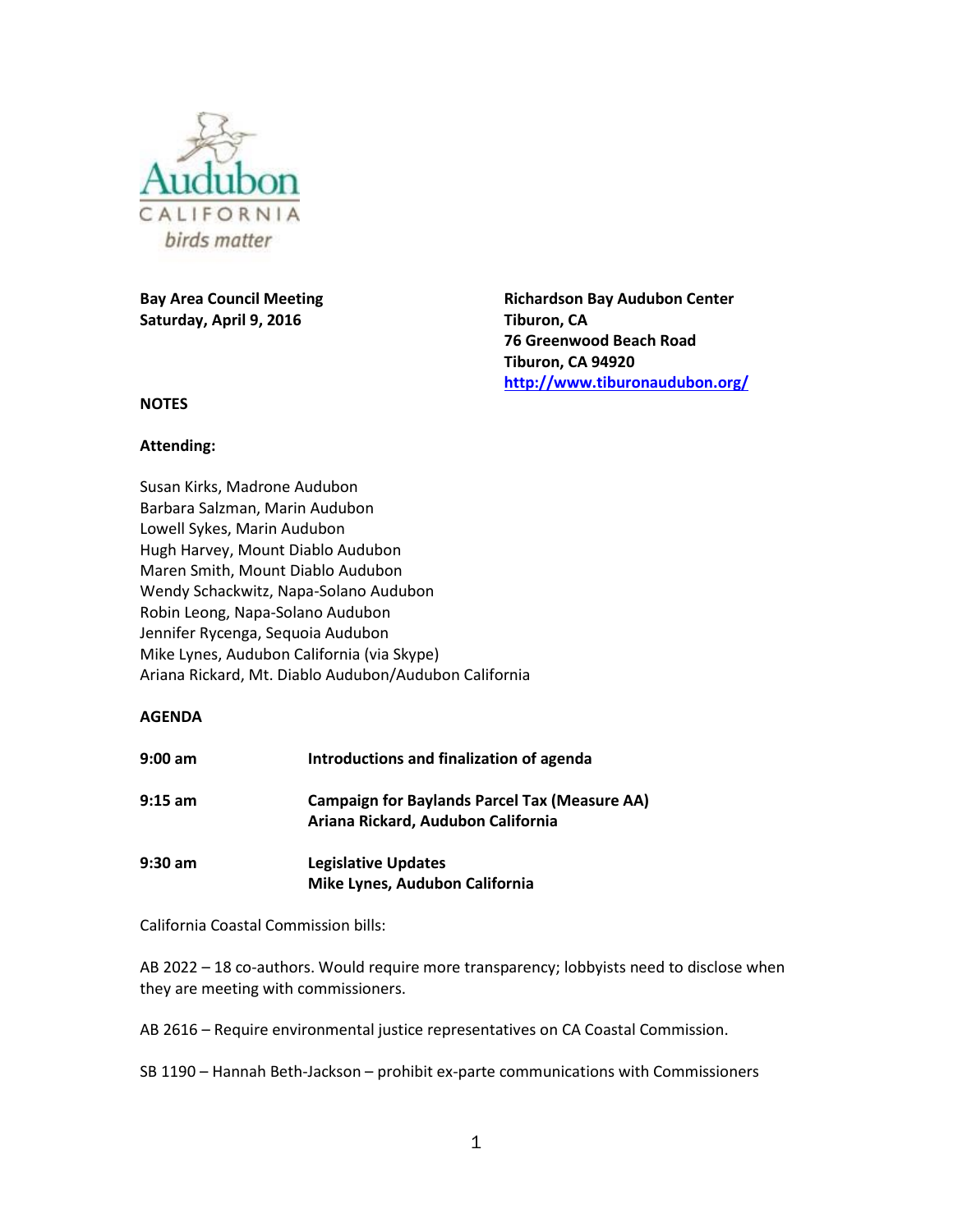AB 2087 – Levine, Regional Conservation Frameworks assessment, no permitting tools. Would synthesize biological information on sensitive ecological areas.

Barbara – Marin Audubon has a long-standing opposition to mitigation and will oppose this bill.

AB 2148 – Audubon sponsoring regulations for drone use on land, managers and agencies can come up with rules for where people can and cannot use drones. Land managers and Audubon chapter members are reporting seeing more drone use at refuges and state park preserves. Amazon.com is a drone advocate.

Private lands would not be covered, how do you regulate that? County could pass regulations to control use on private lands.

Governor Jerry Brown vetoed every drone bill last year.

SB 1363 – Senator Monee – Audubon CA is helping to sponsor bill regarding recommendations from the Ocean Protection Council on ocean acidification on California coast caused by stormwater pollution. Eelgrass makes coastline resilient to acidification, Audubon CA is trying to educate the legislature on the value of eelgrass. Goal of no net loss of eelgrass along coast.

Tricolored Blackbird – is a candidate for listing this year.

The Fish and Game Commission has postponed decision on whether to list the Spotted Owl.

Audubon is fighting efforts to delist the California Gnatcatcher and Willow Flycatcher.

# **10:00am BirdSeasons CA Hugh Harvey, Mount Diablo Audubon**

Started collecting data in February 2015. Plan to continue until June or July 2016.

Study site is McNabney Marsh, managed by Mountain View Sanitary District. Not really tidal. First sanitary district to use ponds for filtering pollution. Two properties, across freeway from each other.

Staff biologist helped out by advising team on where to observe, when and how often and to figure out protocol.

Call for volunteers at monthly membership meetings – 20 people, 5 people each, 4 teams

Nine species studied. Volunteers go out once a week, any time of day. Observe for 15 minutes at each observation point.

One person on team has to enter info into National Phenology Network site, Nature's Notebook.

Every 3 or 4 months all volunteers meet as a group to check in and discuss study issues, like the definition of phenophases for birds.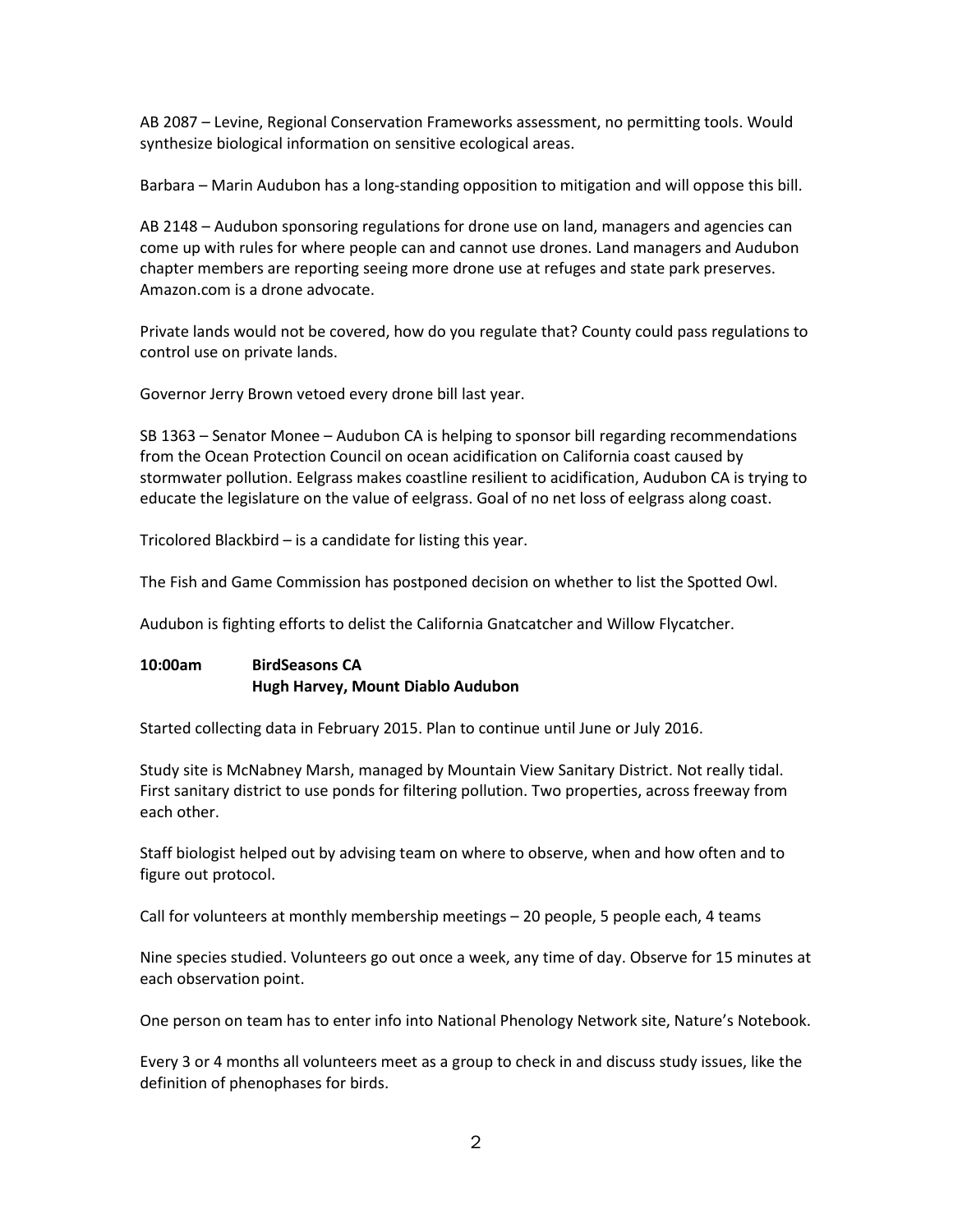Team leaders also check in about once a month and share interesting things they have seen like river otters.

Problems:

Volunteer burnout – indefinite timeframe of study, volunteers only signed up for one year of project.

Find local people to minimize traffic concerns.

## **10:30am Chapter Reports**

### *Marin Audubon*

Barbara Salzman appeared on IJ Forum to discuss National Park Service's proposed dog management plan for the Golden Gate National Recreation Area. See video at: [http://www.marinij.com/environment-and-nature/20160408/ij-forums-leaders-square-off-on](http://www.marinij.com/environment-and-nature/20160408/ij-forums-leaders-square-off-on-the-ggnra-dog-controversy)[the-ggnra-dog-controversy](http://www.marinij.com/environment-and-nature/20160408/ij-forums-leaders-square-off-on-the-ggnra-dog-controversy)

Chapter wrote to GGNRA to provide comments on plan and attended Marin meeting. Two people spoke on behalf of NPS. 90% of people in southern Marin, Oakwood spoke out against new rule.

There are five places for off-leash dogs in Marin, including Rodeo Beach. Other areas for offleash dogs include Fort Mason, Fort Funston, Ocean Beach and Chrissy Field. Other NPS parks do not allow dogs.

The Marin Open Space District would like to open up, widen and improve trials for mountain bikers. Chapter is advocating for protection of Spotted Owls in areas near trails.

Richardson Bay Regional Agency – group that is managing boats. Anchor–outs are damaging eelgrass.

# *Sequoia*

Pati Rouzer has helped secure some small grants for the chapter. Santa Clara Valley and Sequoia are collaborating on a project with Google, leading bird walks and promoting citizen science. This is an opportunity to engage new birders and eager volunteers. They are also creating materials on using native plants to create wildlife habitat at home.

Global Big Day – Saturday, May 14. \$50 donation. Big Sit – fall fundraiser.

New Field Trips chair – promoting field trips. Get second person to do sign ups so field trip leader can focus on other things.

Cal Academy of Sciences and San Mateo County park – Wednesday and Thursday, June 8 and 9 Bioblitz. One day event. Bioblitz – can discover new species and subspecies. Chart things with sonic and photo documentation.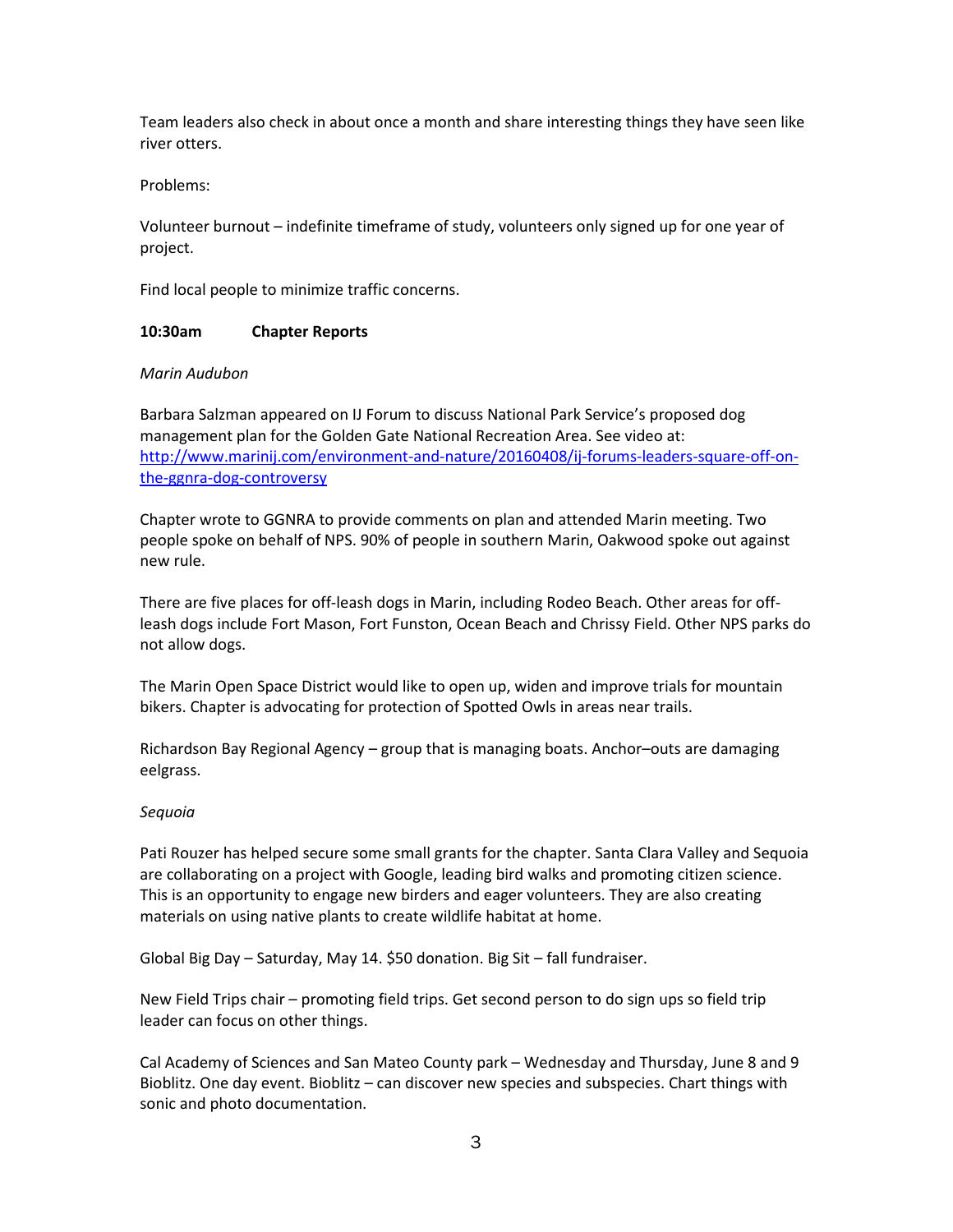Chapter is also assisting with the Brown Pelican Survey, recruiting and coordinating volunteers.

Massive board turnover – 4-6 open positions, mostly due to burnout. President, Secretary and Treasurer are leaving their positions. VP will continue, but does not want to be President.

#### *Mount Diablo*

Trying to figure out insurance questions for our Young Birders Club.

For chapter field trips, use a sign-up sheet, but do not have liability waivers.

MDAS is now assisting with Peregrine Patrol at Castle Rocks, managed by East Bay Regional Park District. Peregrine falcon pair nesting. Signs posted about falcons, but need extra set of eyes to report people who violate rules, like rock climbers near nest and then call EBRPD police. \$485 fine per person and per dog. Volunteers are also good ambassadors and educators to the public.

Attendance high at monthly meetings – 115 at April meeting, where main speaker was Joan Morris.

Chapter also has a Legislative Committee that has developed a relationship with Assemblywoman Catharine Baker, who spoke at February meeting. MDAS sponsored a Walk and Talk with Baker's office in February, and two board members serve on her Environmental Advisory Council.

### *Madrone*

Betty Burridge passed away recently. She created Breeding Bird Atlas for county. Memorial service in late May.

Cliff swallows press conference on March 17, coordinated by Assemblymember Marc Levine. Representatives from Native Songbird Care and Conservation – Veronica Bowers, Center for Biological Diversity - Jeff Miller, Golden Gate Audubon – Bill Hudson, Marin Audubon – Barbara Salzman, Madrone Audubon – Gordon Beebe and Susan Kirks and Audubon CA – Ariana Rickard. Covered by ABC local news and local paper.

CalTrans – do something proactive in  $3<sup>rd</sup>$  year. Bridge construction almost complete. Removed platform last month and bridge is now clear. Cliff Swallows have returned in hundreds this week. Settlement agreement ends in August.

Chapter is updating Breeding Bird Atlas update.

Currently considering endorsing Tree Care group. Rookery at West 9<sup>th</sup> street in Santa Rosa. Straw used under trees and fencing put up under tree, from now until the end of August. Santa Rosa Bird Rescue and International Bird Rescue. Birds are released in lagunas in May on Saturdays. 275 birds released. 400 birds taken in from rookery after falling or other injuries. Great Egrets, Snowy Egrets, Cattle Egrets, and Black-crowned Night Herons, and Green Herons.